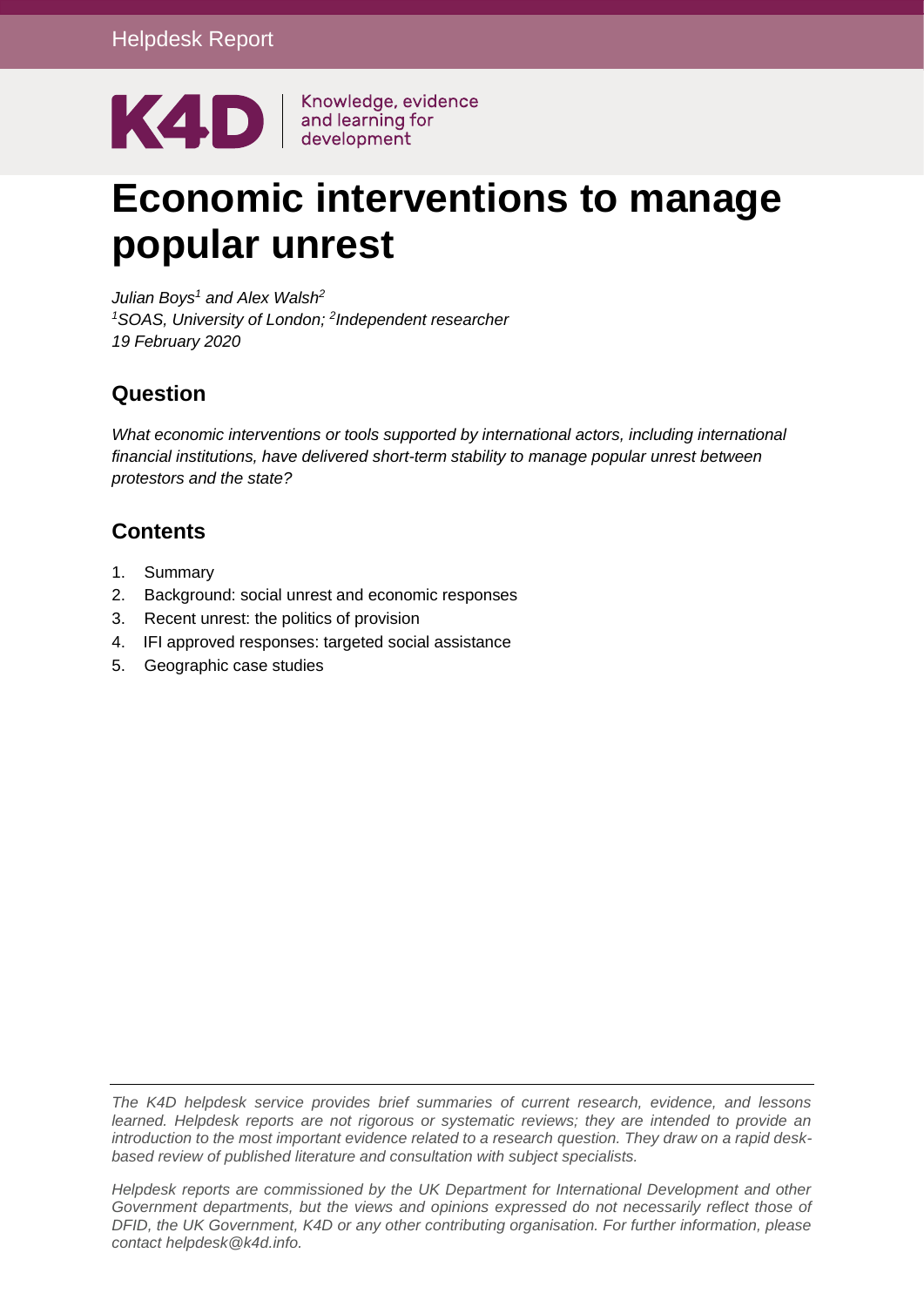# **1. Summary**

**The main finding of this review is that there is almost no literature directly answering the specific question posed**, i.e. on the effectiveness of *economic* interventions supported by international actors in delivering *short-term* stability in the face of popular unrest. We examine closely related research on two important factors associated with recent unrest – food and fuel prices – and the effectiveness of various policy responses. Another section reviews evidence on the response to unrest generally favoured by international actors, the provision of targeted social assistance, and a final section contextualises the issues with geographic case studies. Overall, the literature reviewed here suggests that economic policy responses to unrest should be 'politically smart', addressing not only the short-term triggers of protest, but also the underlying grievances held by disenfranchised and marginalised groups that are more likely to mobilise.

There have been a large number of studies on the **political economy of energy subsidy reform and food prices**, which were associated with significant popular unrest in recent years. Neither of these literatures has an analytical focus on the effectiveness of policy responses at bringing stability. Research on energy subsidies centres on optimal design of reform strategies to minimise unrest before it happens (Inchauste and Victor, 2017), while studies of food price shocks tend to focus on the effectiveness of economic policy responses in reducing price volatility or poverty levels (FAO et al., 2011). Nevertheless, relevant findings include:

- Where policy changes have triggered unrest, reversing those changes (e.g. by reinstating subsidies) may not deliver stability, as issue-specific protests often become connected to broader mobilisations challenging regime legitimacy (Hossain et al., 2018).
- Policy reforms liable to provoke unrest should be carefully designed to compensate powerful groups that stand to lose out as far as possible (Lockwood, 2015) and should be accompanied by effective communication strategies (Alleyne, 2013).

**In cases of social unrest, the preferred response of international actors is generally the provision of** *targeted* **social assistance** (IMF, 2008). We review evidence on cash transfers and public works programmes in particular, but these are rarely evaluated in terms of their impact on short-term stability. In any case, effective implementation requires specific governance capabilities of state actors, as well as having systems in place before unrest occurs. This points to the need for international actors to support governments in developing effective social safety nets in the medium-long term that can be quickly scaled up in response to crises. Other findings include:

- Evaluations of **cash transfer programmes** focus on poverty outcomes among recipients, which are generally improved (Bastagli et al., 2016).
- Initial findings from ongoing research on **public works programmes** suggest they do not have a significant impact on social stability (Mvukiyehe, 2018).
- Cash transfers targeting the poorest may not be effective at reducing unrest because members of the middle class and political oppositions are also likely to protest (Berazneva and Lee, 2013).
- Although higher levels of social expenditure reduce unrest over the medium term (Justino, 2015), in the short-term the *targeting* of cash transfer programmes may be perceived as divisive and provoke further unrest, as in the case of Indonesia (Inchauste & Victor, 2017).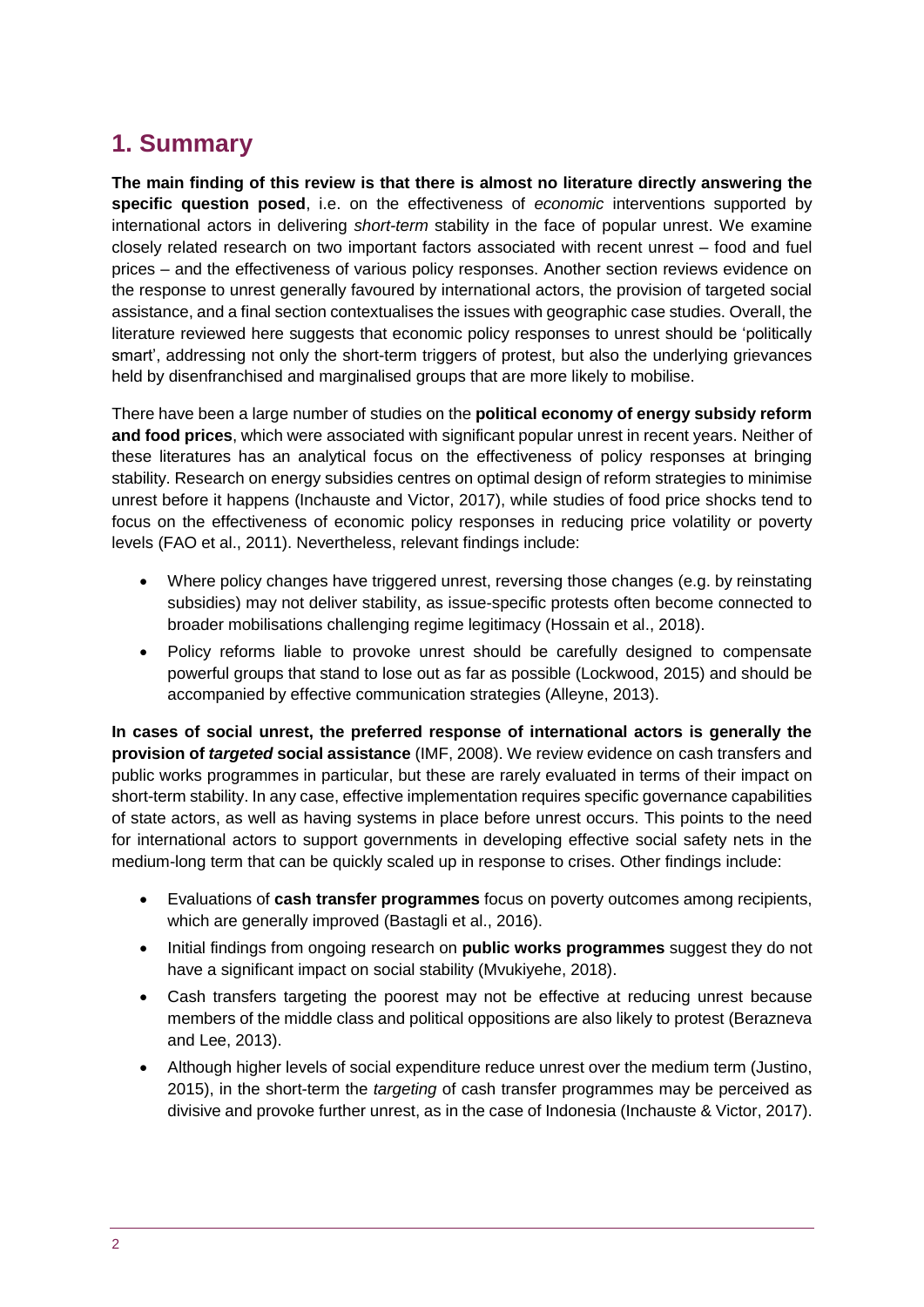This report includes **three geographic case studies** that provide further insights. Key findings include:

- The diversity of social stability outcomes in the **Arab World**, in response to similar food price shocks and with apparently similar policy responses, shows the need for contextspecific analysis, addressing underlying vulnerabilities, dealing with corruption, effective communication campaigns and politically savvy leaders (Harrigan, 2014; Barany, 2013).
- In **Indonesia**, the long history of energy subsidy reform and social unrest was characterised by policy reversal and developing redistributive systems, suggesting the need to support government implementation capabilities and accept 'second best' policy options (Lockwood, 2015).
- The **Indian** case shows that redistributive transfers can successfully mitigate social unrest. However, this functions through addressing the underlying causes over the medium-term, rather than acting as a short-term response (Justino, 2015).

# **2. Background: social unrest and economic responses**

Popular protests can be viewed as forms of mobilisation which demonstrate the 'holding power' of a political movement. They aim at bringing about changes in the institutions and policies that distribute economic resources between actors, in order to reshape the 'political settlement' (Khan, 2018). In this framework, the types of response to unrest that can deliver short-term stability will depend on the nature of grievances, but also crucially the extent to which protests are part of a political movement that fundamentally changes the distribution of power in society.

Ortiz et al. (2013) provide a helpful overview of the main grievances held by protest movements. They examine 843 protests worldwide from 2006-13 and identify four main categories of grievance; the most common being 'economic justice and anti-austerity' (including jobs, wages, food and fuel prices, etc.), followed by 'failure of political representation and political systems' (e.g. corruption, democracy, etc.), 'global justice issues' (e.g. relating to trade, the environment etc.) and 'rights of people' (e.g. indigenous, ethnic, sexual and religious groups). In 2019 alone a range of countries (e.g. Haiti, Chile, Ecuador, Lebanon, Iraq, Hong Kong, UK, France) experienced major popular unrest related to interconnected economic and political grievances, among them public services, economic stagnation, political freedom, fuel subsidy reform and climate change (Raymond, 2019).

The diversity of grievances and political economy contexts of protest movements worldwide means that policy responses are varied. Responses commonly include reinstatement of or increases in subsidies to consumption (e.g. food, fuel); increased social assistance (e.g. targeted cash transfers); public works programmes; reducing taxes and tariffs (e.g. on staple foods); increasing minimum wages and public sector salaries; introducing small business loan schemes; and, exchange rate flexibility. (Harrigan, 2014; Hossain et al., 2018; IMF 2008). There is no research specifically addressing the effectiveness of these measures at managing short-term unrest.

Research by political scientists on protests and policy responses often focuses on the extent to which protest movements achieve their desired policy outcomes. For example, Silva (2015) documents the success of various Latin American protest movements in bringing about policy change including Argentina's *piqueteros*, Chile's students and indigenous groups in Bolivia and Ecuador. However, like most such studies there is little attention to the effectiveness of responses in terms of impacts on stability.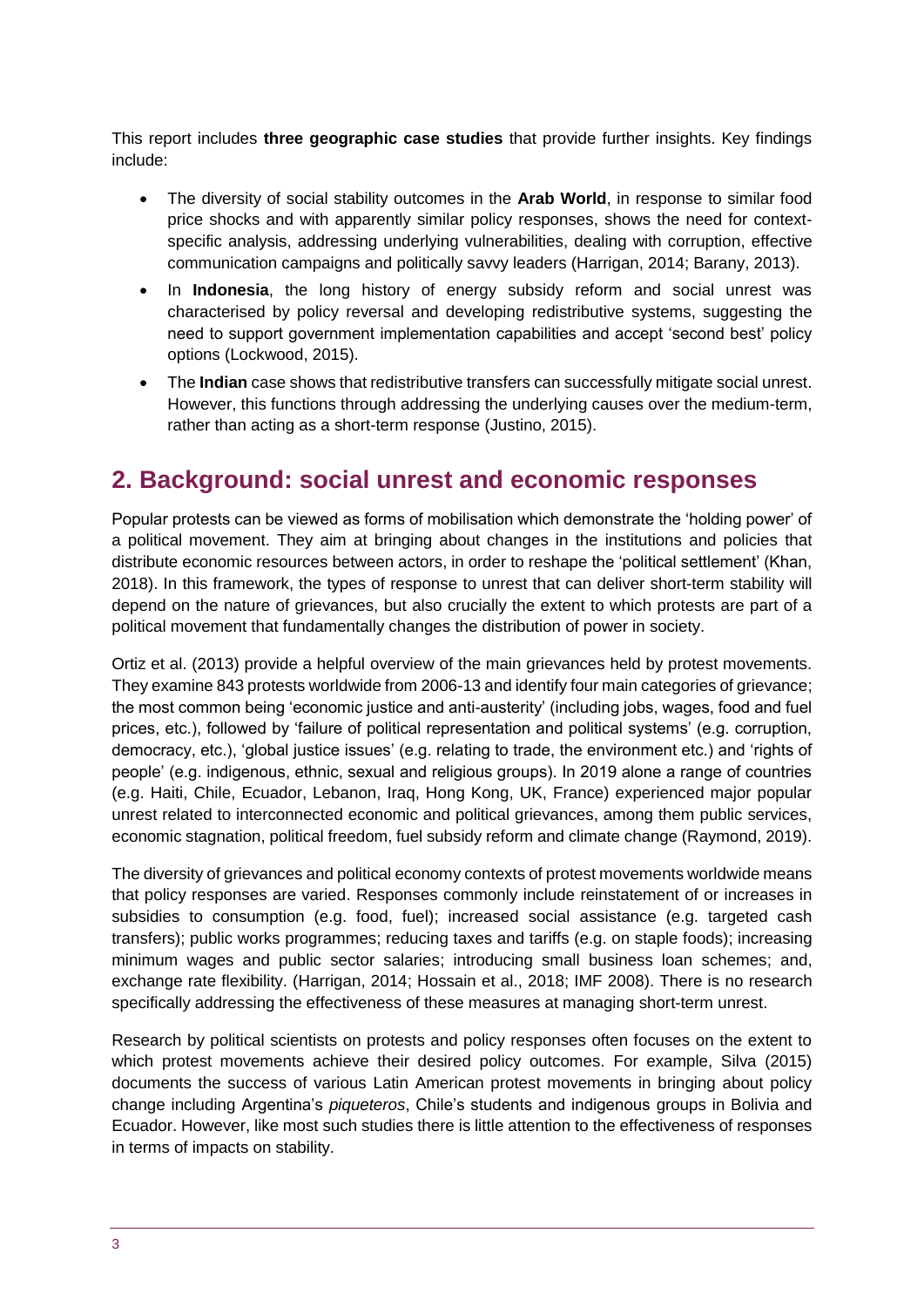Literature on international actors and protest tends to focus on how policy reforms that are required by international financial institutions (IFIs) as part of financial assistance packages (e.g. Structural Adjustment Programs - SAPs) have been a key driver of unrest in many countries. This has resulted in the "IMF riots" moniker (Hossain et al, 2018). While IFIs tend not to work directly on policies aimed at reducing civil unrest per se, their main recommendation in cases of unrest - e.g. related to food and fuel prices - is often targeted cash transfers (IMF, 2008).

In this report we focus on IFIs since they tend to support a more clearly defined set of policies, while other international actors, e.g. bilateral donors and diplomatic corps, have more diverse and eclectic approaches.

# **3. Recent unrest: the politics of provision**

### **Energy**

In recent years, protests over energy prices have proliferated in the global North and South, particularly in response to state efforts to reduce subsidies for fossil fuels in pursuit of objectives around fiscal consolidation, the climate emergency and inequality (as blanket subsidies are regressive). Most of the policy literature focuses on how energy subsidy reform can be designed *ex ante* so as to minimise unrest, but there is some attention to *ex post* policy responses to protests.

**Hossain et al.'s (2018) study found that reinstating fuel subsidies did not quell unrest.** In Myanmar (2007), Egypt (2008-13), Mozambique (2008-10) and Nigeria (2012), cuts in fuel subsidies led to protests. In all cases a key policy response was the reinstatement of subsidies, at least in part, but only temporarily in most cases (Hossain et al., 2018: 18-19). Subsidy reinstatement did not stop unrest because in all of these cases energy protests underwent a 'scaleshift', i.e. transformed from a specific grievance around fuel prices to part of a broader political challenge to state authority.

These processes culminated in the 'Saffron Revolution' in Myanmar and the 2011 uprising in Egypt. In Nigeria and Mozambique, the energy protests were connected to broader mobilisations around corruption and debt respectively, but Nigerian fuel subsidies were later withdrawn under an IMF reform package. Across the cases, fuel price changes were triggers but the protests arose for myriad social, political and economic reasons (Hossain et al., 2018). Consequently, policy responses must also address underlying drivers, and simply reverting to the previous policy status quo is not sufficient to resolve grievances (Hossain et al, 2018).

**The key recommendation by researchers and IFIs such as the World Bank and IMF for successful energy subsidy reduction is to minimise unrest by designing reforms to compensate losing groups through so called 'hybrid' strategies, accompanied by effective communication with the public** (Lockwood, 2015; Inchauste & Victor, 2017; Alleyne, 2013). A main element of this is enhancing social protection systems, but this is acknowledged by IFIs to be a long-term process requiring the development of administrative and technical capabilities by implementing governments (Inchauste & Victor, 2017; Alleyne, 2013). In any case, compensating safety nets for the poor are unlikely to reduce unrest if they do not address the politics underlying the original energy subsidies (Lockwood, 2015).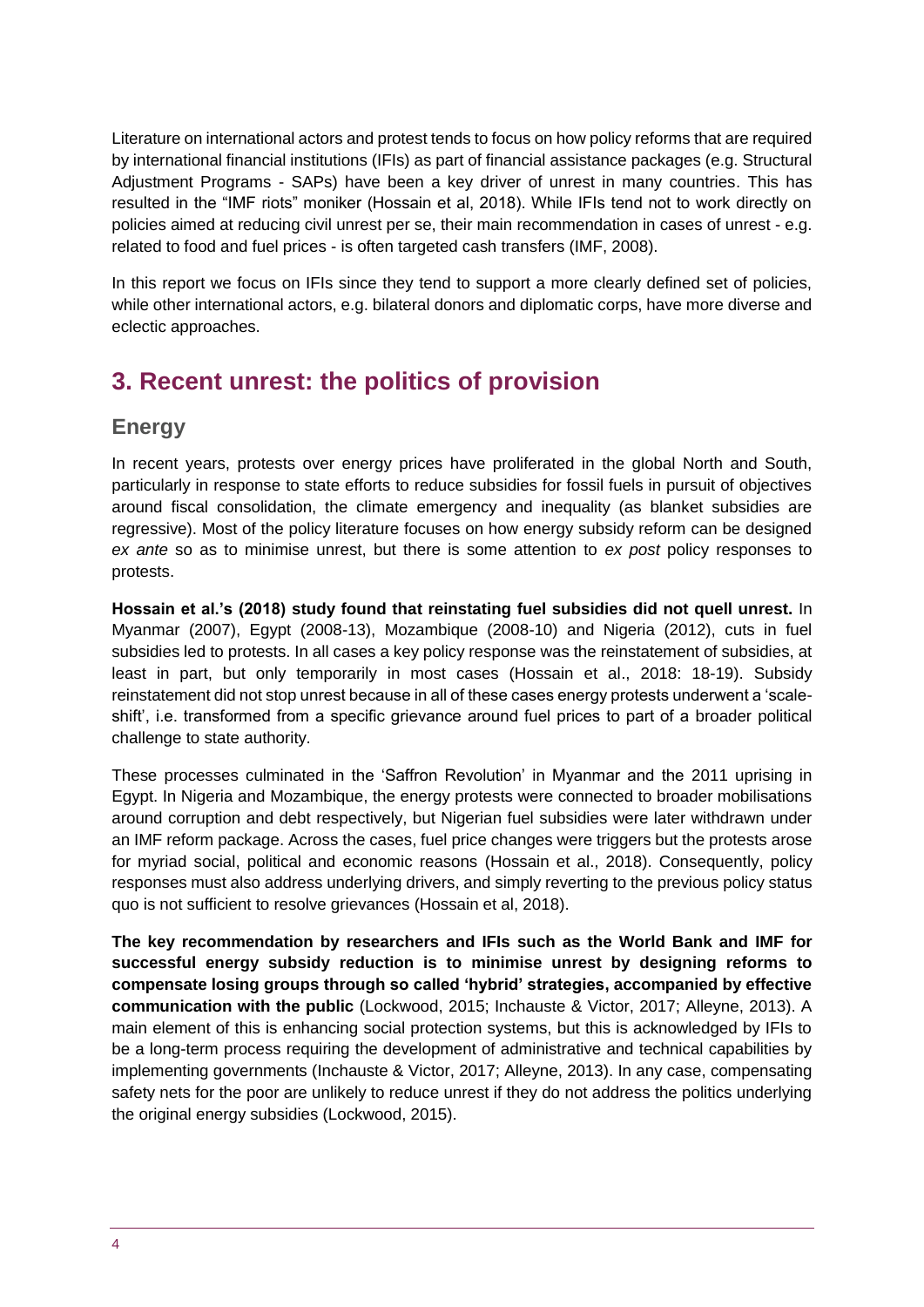# **Food**

Protests occurred in a large number of countries in 2008 and 2011 following sharp increases in the prices of international agricultural commodities which passed through to domestic food markets. Hossain and Scott-Villiers (2017) find that protests targeted national state authorities despite the global market origins of price rises because of the 'common sense' right to food.

**Policy responses to both price volatility and the resulting unrest were largely** *ad hoc* **in nature and often inconsistent with other national and international policies** (FAO et al., 2011). Demeke et al. (2008) identify market and trade policy measures as the most prominent response, particularly:

- reductions in tariffs or custom fees (43 of 81 developing countries surveyed)
- selling grain from public stocks or imports at subsidised prices (35)
- restrictions or bans on exports (25)
- suspension or reduction of VAT and other taxes (23)
- price controls (e.g. maximum prices, hoarding penalties) (21).

Social assistance was also an area of strong policy response, especially:

- cash transfers (23)
- food assistance (food aid, vouchers, school feeding) (19)
- measures to increase disposable incomes (e.g. public works programmes, increasing public sector wages) (16).

Finally, short-term measures to support agricultural production were introduced including:

- production support programmes (35)
- productive safety nets (15)
- fertiliser and seed programmes (9)
- market based interventions (15).

The tightening of monetary policy to reduce inflationary pressures, and exchange rate appreciation to make food imports cheaper, were also observed (IMF, 2008). Research has mainly focused on the effectiveness of these responses at stabilising food prices and reducing poverty rather than their impact on unrest (FAO et al., 2011).

**IFIs discourage responses to food price protests that compromise the efficiency of markets by suppressing the transfer of price signals to producers, since this will reduce the extent of the supply response** (IMF, 2008). Measures requiring overall public expenditure increases, such as universal subsidies, are also discouraged in developing countries where fiscal space is limited. Targeted social transfers are preferred by IFIs since the targeting reduces fiscal outlay, and by operating outside market mechanisms, price signals are retained. However, since targeted transfers require strong planning and implementation capabilities by states, and in the face of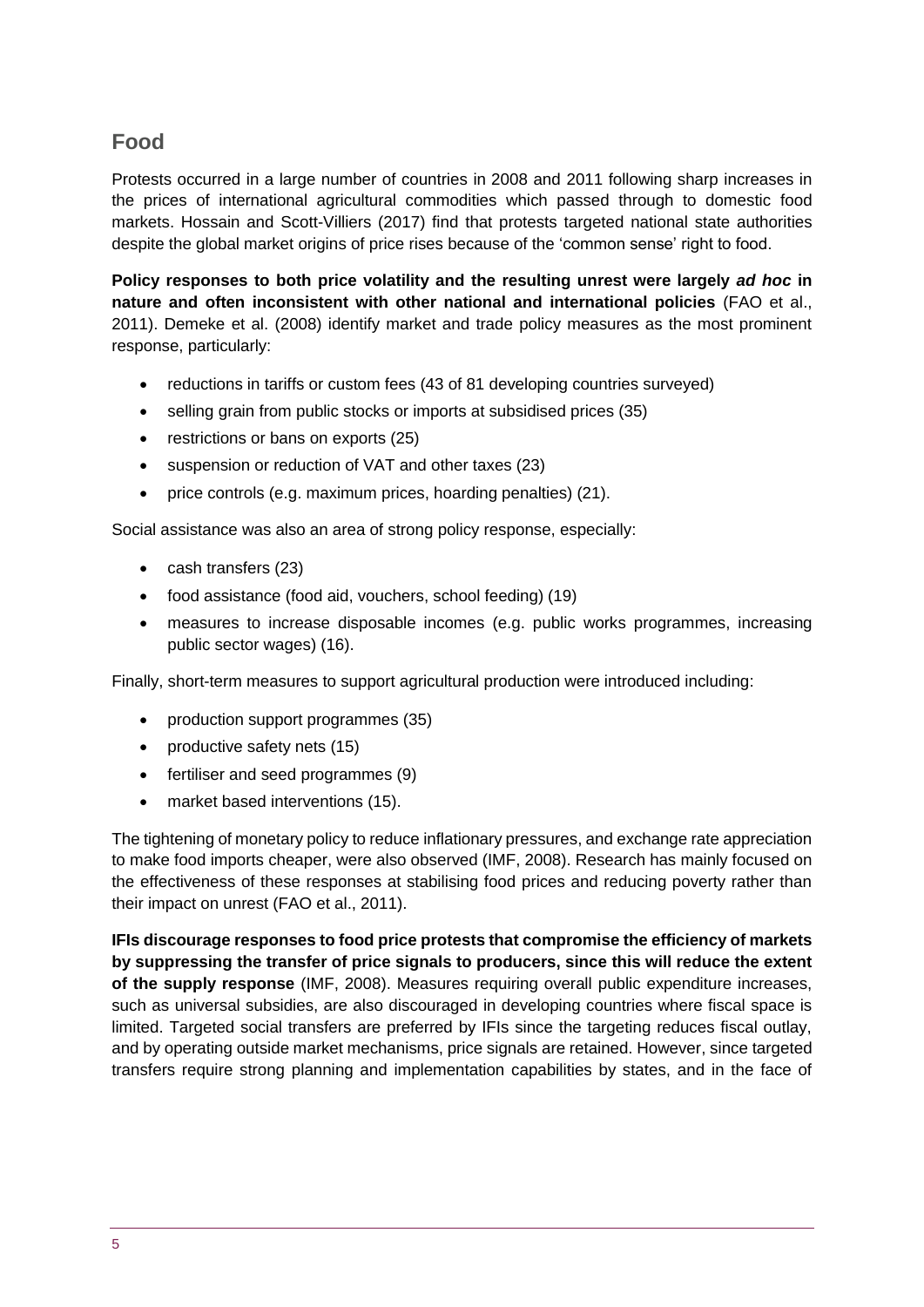market distorting measures by other countries, IFIs do show flexibility, recently supporting the implementation of Bangladesh's food stock system.<sup>1</sup>

# **4. IFI approved responses: targeted social assistance**

Social protection systems have historically emerged and evolved as part of long-term processes of societal conflict arising from the growth of market-based economies (Polanyi, ([1944] 2001). This is not only because the provision of social safety nets to a majority of the population requires significant resources, but also the enforcement of rights to social assistance is premised on a broad-based distribution of power which tends to occur only after a certain level of development is reached (Khan, 2018).

**Research has confirmed that policymakers direct social assistance to groups more likely to protest, in order to pacify them** (Yörük et al., 2017). Cross-country studies provide an empirical basis for this strategy, finding an inverse relationship between levels of welfare spending and civil conflict, i.e. higher levels of social expenditure reduce the likelihood of conflict (Taydas and Peksen, 2012). The outcomes of specific contexts and social expenditure types may not reflect this general trend, however, with Blattman et al. (2014) finding that receipt of a business grant did not affect social cohesion or protest outcomes in Uganda.

### **Targeted cash transfers**

Cash transfers arose in Latin America as a solution to the social cost of structural adjustment, and they remain the preferred form of short-term social assistance to address unrest for IFIs (Nelson and Sandberg, 2017). However, evaluations of cash transfer programmes overwhelmingly focus on their impact on economic outcomes such as poverty rather than stability or unrest (Bastagli et al., 2016).

**Evidence is limited and mixed on the impact of cash transfers on social cohesion, with the potential to address the vulnerability of marginalised groups offset by the social division inherent in targeting** (Idris, 2017). One of the few studies (Justino, 2015) to examine the relationship between social transfers and unrest directly notes that "we have little understanding of what generates civil unrest and what can be done to prevent or reduce it". However, the results from Indian states suggest that "in the medium term, redistributive transfers are a successful tool for reducing social conflict" (Justino, 2015: 19). Importantly, Justino's (2015) study looks at social expenditure and unrest on a preventative basis, i.e. does not assess its effectiveness in responding to protests.

A key question for the targeted transfer programmes advocated by IFIs is *who to target*. In the case of appropriate responses to economic shocks, there is a strong case that the poorest should be targeted, since they are invariably the most vulnerable. However, in the case of unrest, evidence suggests that protesters are not the poorest of the poor. Protests in countries across Africa at rising food prices in 2007-2008 attended in many cases by members of the middle class and political oppositions (Berazneva & Lee, 2013).

-

<sup>1</sup> "Bangladesh Modern Food Storage Facilities Project: https://projects.worldbank.org/en/projectsoperations/project-detail/P120583".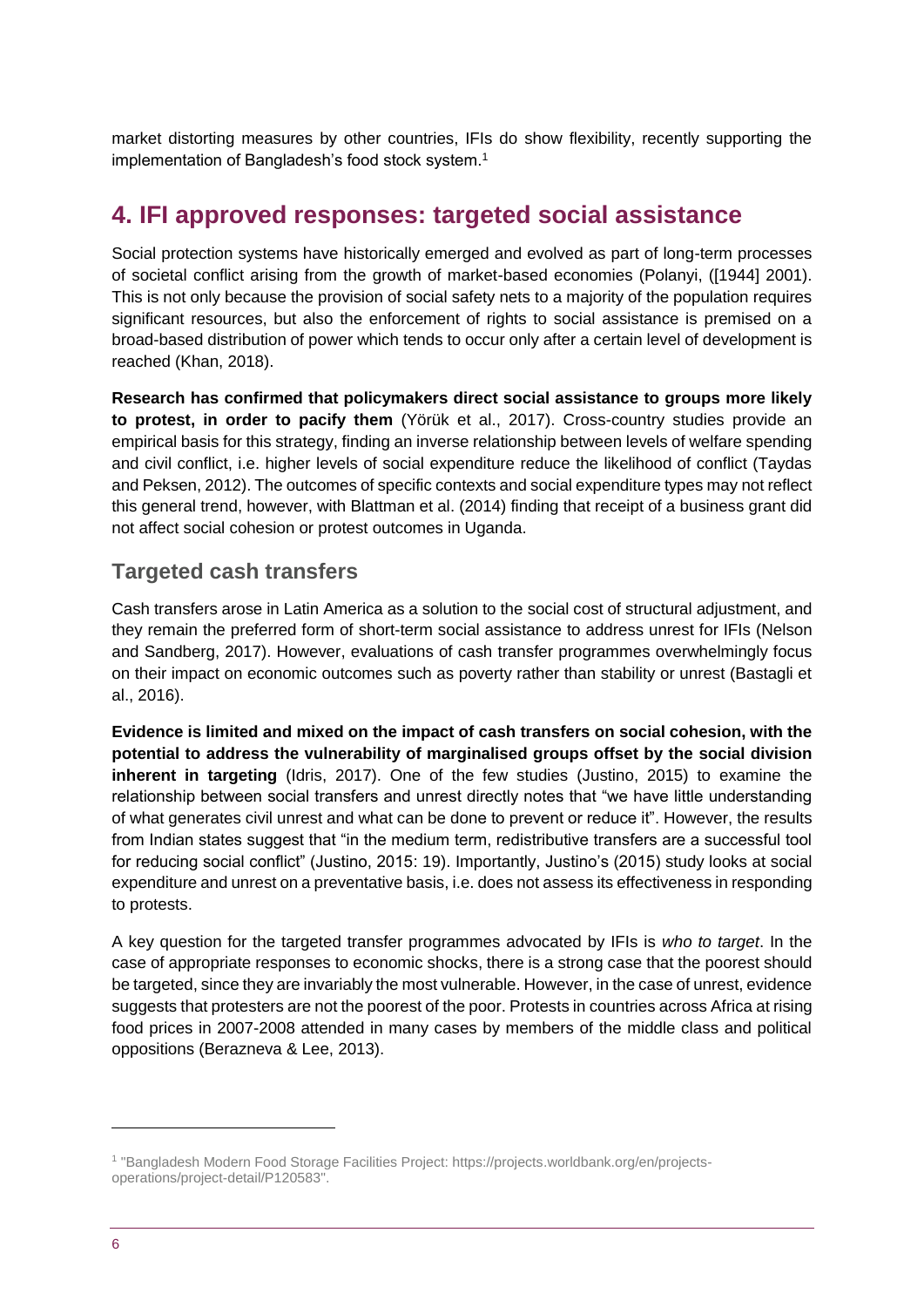As mentioned above, effective cash transfer programmes require a relatively high level of government administrative capability and ideally would be in place before unrest occurred, at which point they can be scaled up (Inchauste & Victor, 2017). Although in principle popular unrest could be a catalyst for the initiation of a cash transfer programme, the accompanying atmosphere of mistrust between protesters and the state may not be conducive.

### **Public works programmes**

Another form of social assistance favoured by IFIs to address unrest, albeit more often in postconflict situations rather than civil unrest, is public works initiatives. These are also known as 'cash for work' (CFW) and 'labour-intensive public works' (LIPW), and provide temporary work to vulnerable groups to build community assets (Subbarao et al., 2013).

**Evidence is mixed on the effectiveness of public works programmes at reducing instability.** They are often introduced or scaled-up following crises, suggesting their suitability for responding to short-term shocks. Subbarao et al. (2013) point to successful outcomes in post-conflict and fragile settings (e.g. in Rwanda and Sri Lanka), where rural populations depend on agriculture subject to weather shocks and seasonal variation (e.g. the well-known Indian Mahatma Gandhi National Rural Employment Guarantee Scheme, MGNREGS), and after natural disasters (e.g. in Bangladesh). However initial findings from recent World Bank research, involving Randomised Control Trials (RCTs) of LIPW programmes targeting around 40,000 households in six African countries, suggest little evidence that LIPW programmes have a significant impact on violence and social stability (Mvukiyehe, 2018).

One challenge for the use of public works programmes during periods of popular unrest is that they are usually self-selecting. Where protesters are mainly motivated by economic factors such as the cost of living this may not be a problem, but if political grievances are present as well protesters may be reluctant to engage.

# **5. Geographic case studies**

### **Arab World**

#### **Causes of unrest**

To varying degrees across the Arab World, food insecurity has been a major factor in civil unrest. This topic and state responses is the focus of Harrigan's (2014) work, which is often cited in the related literature. The region is particularly vulnerable because it is a high net food importer (Harrigan, 2014: 4). In 2007-2008, and 2010-2011, global food prices soared, reaching an all-time high in February 2011. In the Arab World this resulted in trade and fiscal deficits, increased inflation, increased poverty and nutritional problems among the poor and middle-class, and accompanying protests (Harrigan 2014: 6).

Although the so-called Arab Spring "was first and foremost a political movement to remove oppressive undemocratic regimes", food problems were part of the movement's socio-economic underpinnings (Harrigan, 2014: 6). Such issues were one element of the unravelling of the implicit social contract between many Arab regimes and their peoples, which had previously offered cheap subsidised food, housing, and utilities. IMF-encouraged liberalisation from the 1970s also played a significant part in the undoing of this safety net (Harrigan, 2014: 105).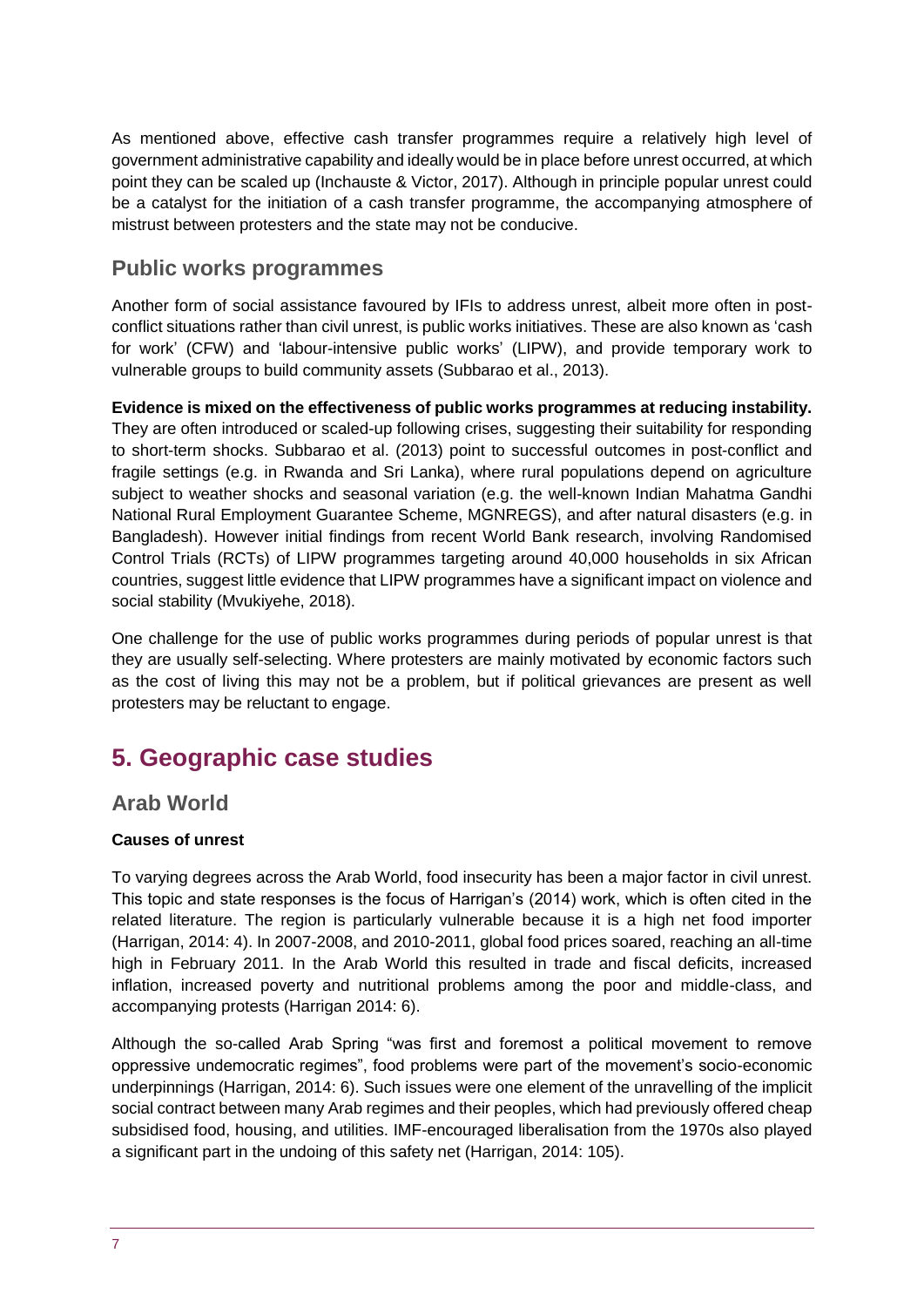#### **Interventions**

Short-term responses in the 2000s to these issues included (Harrigan, 2014:115-118):

- increasing public sector wages;
- increasing government expenditure on bread and other food subsidies;
- providing free staple food handouts;
- reducing tariffs on imported food items;
- increasing direct cash transfers to the poor;
- reduction or abolition of import taxes and tariffs;
- introducing new taxes and restrictions on certain food exports;
- switching to more flexible exchange rate arrangements.

Except for targeted cash transfers to the poor these measures are largely not supported by IFIs (IMF 2008), and appear to take aim more at the short-term *effects* of food insecurity rather than the root causes of the vulnerability to global food price shocks in the Arab World.

However, another supranational organization – the Gulf Cooperation Council (GCC) – did make economic and political interventions both within their member states and externally (Barany, 2013). For example, the GCC made loans to Oman in 2011. The GCC also raised the possibility of membership with both Jordan and Morocco as a way of shoring up the ruling administrations' popularity during the period of mass mobilizations. (GCC membership would bring extensive trade and development advantages) Ultimately this extension of membership did not materialize.

#### **Stability effect and lessons**

Harrigan (2014) does not set out to give an assessment of these responses' impact on short-term stability but points to examples in the Arab World of countries that retained stability through 2011 (such as Jordan), as well as those that went in the opposite direction (such as Syria). Like most such studies, the focus is on the impact of policy responses on poverty. A main finding is that, although designed to reduce the impact of rising food prices, these responses did not always help the poorest. This is partly because of the short-term nature of policy responses and resulting failure to address underlying causes and vulnerabilities, as well as corruption diverting resources from intended beneficiaries, such as in Lebanon (Harrigan, 2014: 120-121).

Barany (2013: 26) emphasises the key importance of effective communication campaigns in tandem with the short-term economic measures, citing the Jordanian and Moroccan cases. Barany highlights how astute political manoeuvring by kings Abdullah II and Mohammad V were also a major contributor to forestalling and cooling unrest.

There are few lessons from the literature on the effectiveness of different economic short-term responses, because the focus is on the importance of long-term reform strategies. Harrigan (2014: 123-5) comments that IFI advice to Arab governments is becoming more nuanced, shifting from a solely trade-based approach to food security to more of an emphasis on domestic food production<sup>2</sup>. Like many such studies of crises in the region, Mossallam (2015) concludes that IFIs should

-

<sup>&</sup>lt;sup>2</sup> Gulf states are also increasingly buying land abroad to secure food provision, known as the 'land grab' phenomenon (Harrigan, 2014)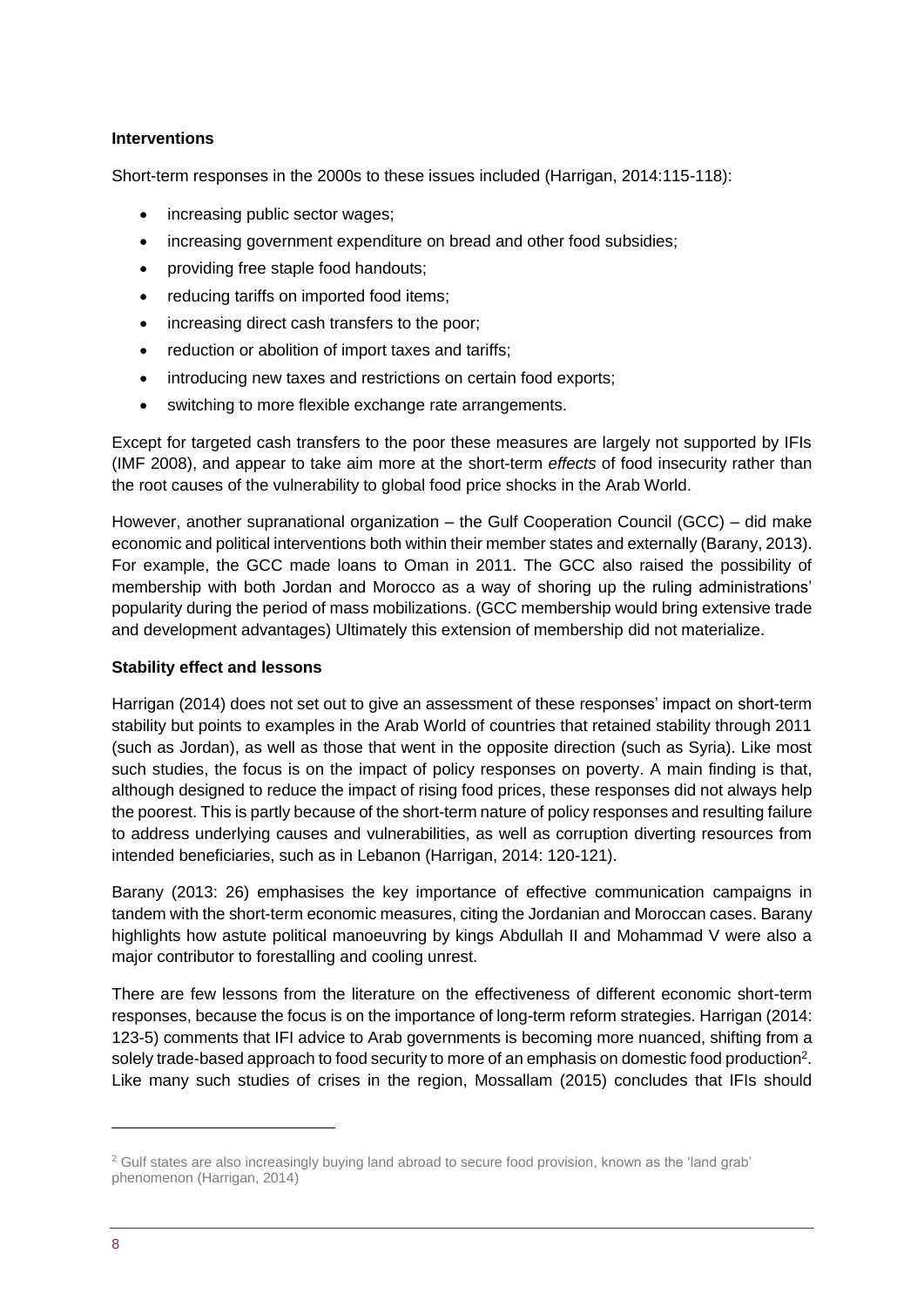support the development of social protection schemes that are very closely tailored to national contexts in order to reduce vulnerability to shocks.

### **Indonesia**

#### **Causes of unrest**

Attempts at fuel subsidy reform in Indonesia have been a factor in civil unrest since the 1970s, often provoking mobilised responses from the poor and 'nearly poor' (Lockwood, 2015). The latter group, bunched just above the poverty line, are both highly vulnerable to price shocks and capable of large-scale mobilisation. Fuel subsidies were an important way in which the Suharto regime (1968-1998) built its power base, and protests at attempted reform were a major cause of Suharto's departure alongside foreign direct investment flight and the 1997-1998 Asian Financial Crisis. Subsidy reform attempts since the Crisis until 2017 included "six ad hoc price increases, three ad hoc price decreases, and two periods when prices have been subject to frequent formuladetermined adjustments" (Inchauste & Victor, 2017:133).

#### **Interventions**

Since 1998 a twin pattern has emerged in state responses to fuel subsidy protest, involving a mixture of (a) alternative redistribution tools and (b) policy reversal. For instance, following the departure of Suharto, the Wahid administration (1999-2001) abandoned reforms that led to protests, instead increasing fuel subsidies significantly. In addition, it also developed alternative redistribution tools including cash transfers, funding for schools and village infrastructure, and health insurance for some households (Lockwood, 2015: 487), which may have pre-empted unrest. In addition, a pricing formula for fuel (50% of market price) was introduced in 2001, but abandoned after protests in 2003 (Inchauste & Victor, 2017:153).

The Yudhoyuno administration's (2004-2014) fuel price reform in 2005 was accompanied by support for education, health and social welfare, transportation, clean water infrastructure, small enterprises, empowerment of coastal communities, and cash transfers known as 'BLT' (Inchauste & Victor, 2017:154-157). This too was accompanied by substantial protest, partly on the basis of the complaint that the delivery of BLT was corrupt and politicised.

#### **Stability effect and lessons**

The pursuit of fuel subsidy reform in Indonesia has not been smooth, provoking large-scale protests, requiring policy reversals and re-attempts. It appears that reversing subsidy reductions appeased protestors, however it is difficult to measure the effectiveness of pre-emptive measures at forestalling protests. Inchauste & Victor (2017:153) emphasise the importance of careful preparation of alternative distribution tools, although they argue that the successes made in 2005 were also down to shrewd political planning and good communication.

Indonesia offers an instance of a cash transfer scheme both provoking unrest, because of perceptions of unfairness in its targeting, as well as contributing to stability (Inchauste & Victor (2017:157). This demonstrates the challenges of moving away from blanket subsidies to targeted safety measures when state capacities to deliver the latter effectively are weak, while avoiding alienating politically mobilised groups. For this reason, Lockwood (2015:487) argues that, in lieu of the international community's preferred intervention (the targeted safety net), it is sometimes worth considering the 'second best option', such as replacing one subsidy category with another, e.g. fuel for food, even though the latter also comes with disadvantages.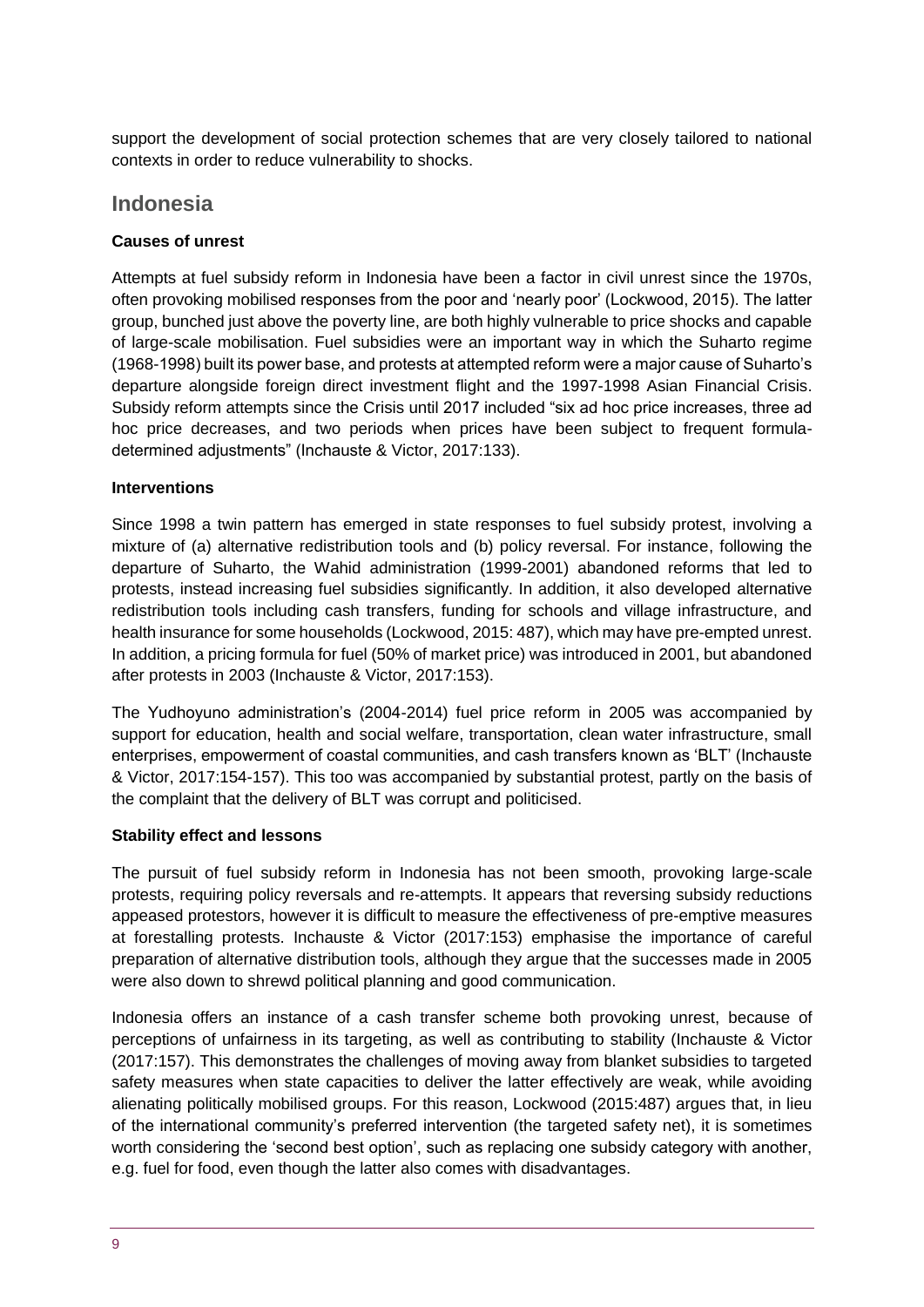### **India**

#### **Causes of unrest**

Justino (2015) examines the impact of expenditure on social services in mitigating and preventing unrest in India between 1960 and 2011 across 16 states. The causes of unrest are varied, including separatism, inter-caste tension, and inter-ethnic and inter-religious conflict, alongside disparities in employment and working conditions, access to land, access to social services, legal institutions, and the ability to wield power (Justino, 2015: 9).

#### **Interventions, stability effect and lessons**

Government spending on social services mainly targets the socio-economic causes of the unrest rather than those related to religious, cultural and caste identities – despite the fact that these are not entirely separable. Redistributive transfers in particular address distributional concerns, and may have been a factor contributing to the relative lack of civil conflict in India (Justino, 2015: 19).

Importantly, Justino (2015) finds that the short-term effect of social expenditure – i.e. the impact on stabilising unrest – is negligible. It is only in the medium-term that beneficial effects occur. Justino (2015) suggests this is because of the time required for social spending to impact poverty and inequality: the drivers of social discontent.

# **6. References**

Alleyne, T. (2013) *Energy Subsidy Reform in Sub-Saharan Africa: Experiences and Lessons*. Washington, DC: International Monetary Fund. <https://www.imf.org/external/pubs/ft/dp/2013/afr1302.pdf>

Barany, Zoltan. 'Unrest and State Response in Arab Monarchies'. *Mediterranean Quarterly* 24, no. 2 (2 June 2013): 5–38. <https://doi.org/10.1215/10474552-2141881>

Bastagli, F., Hagen-Zanker, J., Harman, L., Barca, V., Sturge, G., Schmidt, T. & Pellerano, L. (2016) Cash transfers: what does the evidence say? London: ODI. <https://www.odi.org/sites/odi.org.uk/files/resource-documents/11316.pdf>

Berazneva, J., and Lee, D. R. (2013). Explaining the African food riots of 2007–2008: An empirical analysis. *Food Policy*, 39, 28–39. <https://doi.org/10.1016/j.foodpol.2012.12.007>

Blattman, C., Fiala, N., Martinez, S. (2014) Generating Skilled Self-Employment in Developing Countries: Experimental Evidence from Uganda, *The Quarterly Journal of Economics*, Volume 129, Issue 2, May 2014, Pages 697–752. <https://doi.org/10.1093/qje/qjt057>

Demeke, M. Pangrazio, G. and Maetz, M. (2009) Country responses to the food security crisis: Nature and preliminary implications of the policies pursued. Food and Agriculture Organization of the United Nations (FAO). <http://www.fao.org/3/a-ap239e.pdf>

FAO, IFAD, IMF,OECD, UNCTAD, WFP, the World Bank, the WTO, IFPRI and the UN HLTF (2011) Price Volatility in Global Food and Agricultural Markets: Policy Responses. Report to the G20.

[http://www.fao.org/fileadmin/templates/est/Volatility/Interagency\\_Report\\_to\\_the\\_G20\\_on\\_Food\\_Price](http://www.fao.org/fileadmin/templates/est/Volatility/Interagency_Report_to_the_G20_on_Food_Price_Volatility.pdf) [\\_Volatility.pdf](http://www.fao.org/fileadmin/templates/est/Volatility/Interagency_Report_to_the_G20_on_Food_Price_Volatility.pdf)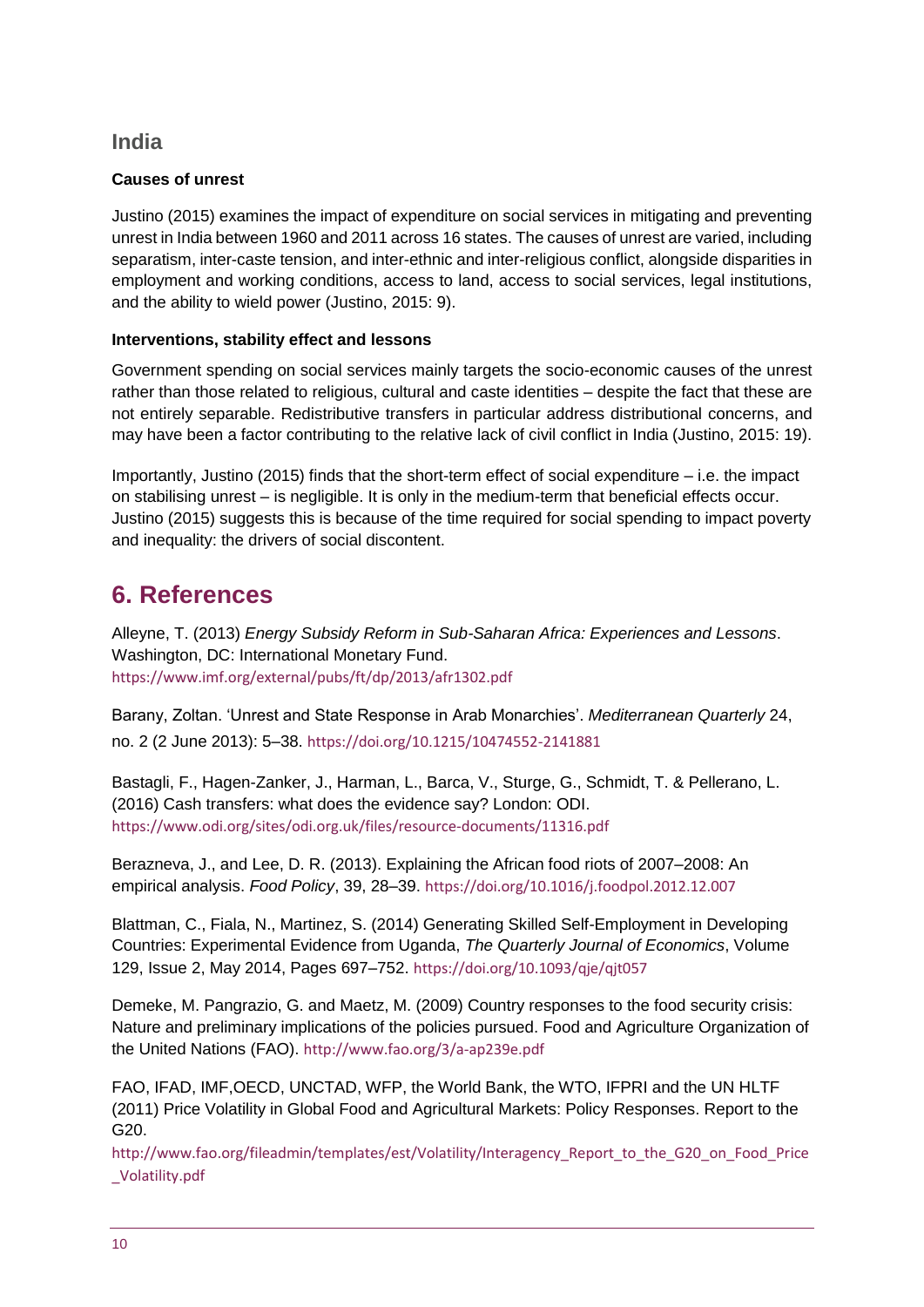Harrigan, J. (2014) 'The Arab Response to the Global Food Crisis' in *The Political Economy of Arab Food Sovereignty,* Palgrave Macmillan.

Hossain, N. and Scott-Villiers, P. (2017) 'How 'food riots' work, and why they matter for development' in Hossain, N. and Scott-Villiers, P. (eds.) *Food Riots, Food Rights, and the Politics of Provisions*. Routledge/Earthscan

Hossain, N. with Aremu, F.; Buschmann, A.; Chaimite, E.; Gukurume, S.; Javed, U.; da Luz, E.; Ojebode, A.; Oosterom, M.; Marston, O.; Shankland, A.; Tadros, M. and Taela, K. (2018) 'Energy Protests in Fragile Settings: The Unruly Politics of Provisions in Egypt, Myanmar, Mozambique, Nigeria, Pakistan, and Zimbabwe, 2007–2017', IDS Working Paper 513. Brighton: IDS. [https://www.ids.ac.uk/publications/energy-protests-in-fragile-settings-the-unruly-politics-of-provisions](https://www.ids.ac.uk/publications/energy-protests-in-fragile-settings-the-unruly-politics-of-provisions-in-egypt-myanmar-mozambique-nigeria-pakistan-and-zimbabwe-2007-2017/)[in-egypt-myanmar-mozambique-nigeria-pakistan-and-zimbabwe-2007-2017/](https://www.ids.ac.uk/publications/energy-protests-in-fragile-settings-the-unruly-politics-of-provisions-in-egypt-myanmar-mozambique-nigeria-pakistan-and-zimbabwe-2007-2017/)

Idris, I. (2017). Conflict-sensitive cash transfers: social cohesion. K4D Helpdesk Report 201. Brighton: IDS. [https://www.heart-resources.org/2017/10/conflict-sensitive-cash-transfers-social](https://www.heart-resources.org/2017/10/conflict-sensitive-cash-transfers-social-cohesion/)[cohesion/](https://www.heart-resources.org/2017/10/conflict-sensitive-cash-transfers-social-cohesion/)

Inchauste, G. and Victor, D.G. (2017) *The Political Economy of Energy Subsidy Reform*. Washington, DC: The World Bank. [https://openknowledge.worldbank.org/bitstream/handle/10986/26216/9781464810077.pdf](https://openknowledge.worldbank.org/bitstream/handle/10986/26216/9781464810077.pdf?sequence=2&isAllowed=y)

IMF (2008) Food and Fuel Prices - Recent Developments, Macroeconomic Impact, and Policy Responses. Washington, DC: International Monetary Fund. https://www.imf.org/~/media/Websites/IMF/imported-flagshipissues/external/np/pp/eng/2008/\_063008pdf.ashx

Justino, P. (2015) Civil Unrest and Government Transfers in India. Evidence Report No 108, Brighton: IDS. <https://www.ids.ac.uk/publications/civil-unrest-and-government-transfers-in-india/>

Khan, M. H. (2018) 'Political Settlements and the Analysis of Institutions'. African Affairs 117(469): 636–55. <https://doi.org/10.1093/afraf/adx044>

Lockwood, M. (2015) Fossil Fuel Subsidy Reform, Rent Management and Political Fragmentation in Developing Countries, *New Political Economy*, 20:4, 475-494. https://doi.org/10.1080/13563467.2014.923826

Mossallam, M. (2015) 'The IMF in the Arab World: Lessons Unlearnt'. SSRN Scholarly Paper. Rochester, NY: Social Science Research Network, 1 November 2015. [https://papers.ssrn.com/abstract=2705927.](https://papers.ssrn.com/abstract=2705927)

Mvukiyehe, E. (2018) What are we learning about the impacts of public works programs on employment and violence? Early findings from ongoing evaluations in fragile states. Development Impact Blog, The World Bank. [https://blogs.worldbank.org/impactevaluations/what](https://blogs.worldbank.org/impactevaluations/what-are-we-learning-about-impacts-public-works-programs-employment-and-violence-early-findings)[are-we-learning-about-impacts-public-works-programs-employment-and-violence-early-findings](https://blogs.worldbank.org/impactevaluations/what-are-we-learning-about-impacts-public-works-programs-employment-and-violence-early-findings)

Nelson, M., & Sandberg, J. (2017). From perspectives to policy contingencies: Conditional cash transfers as social investments. Global Social Policy, 17(1), 21–37. <https://doi.org/10.1177/1468018116633560>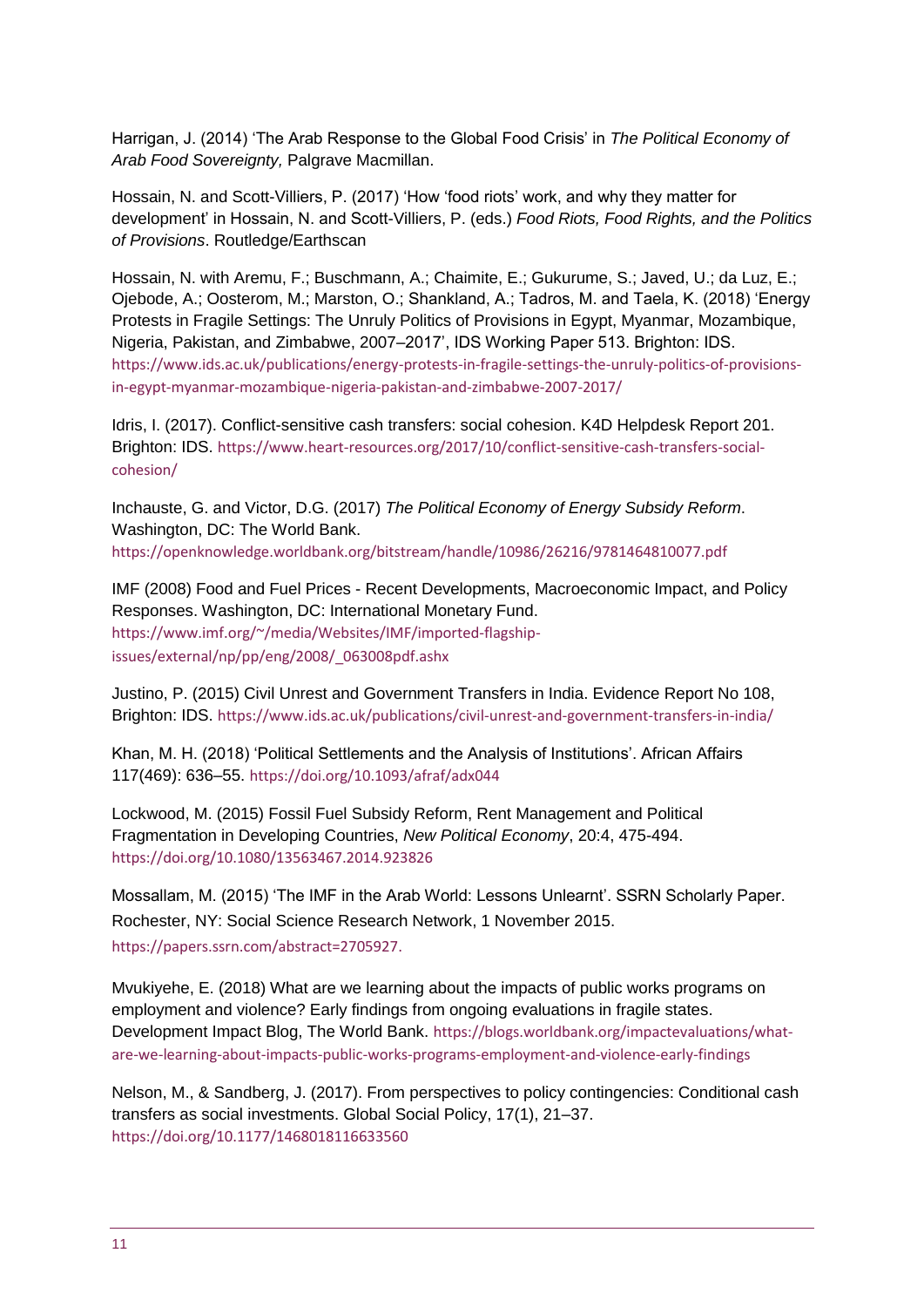Ortiz, I., Burke, S., Berrada, M. & Cortés, H. (2013). *World Protests 2006-2013*. Initiative for Policy Dialogue and Friedrich-Ebert-Stiftung New York Working Paper No. 2013. [https://papers.ssrn.com/sol3/papers.cfm?abstract\\_id=2374098](https://papers.ssrn.com/sol3/papers.cfm?abstract_id=2374098)

Polanyi, K. ([1944] 2001). *The Great Transformation: The Political and Economic Origins of Our Time.* Beacon Press

Raymond, A. K. (2019) Everything You Need to Know About the Global Protest Wave, *Intelligencer,* New York Media. [https://nymag.com/intelligencer/2019/10/everything-you-need-to](https://nymag.com/intelligencer/2019/10/everything-you-need-to-know-about-the-global-protest-wave.html)[know-about-the-global-protest-wave.html](https://nymag.com/intelligencer/2019/10/everything-you-need-to-know-about-the-global-protest-wave.html)

Silva, G. (2015). Social Movements, Protest, and Policy. *European Review of Latin American and Caribbean Studies / Revista Europea De Estudios Latinoamericanos Y Del Caribe*,(100), 27- 39. [www.jstor.org/stable/43673535](http://www.jstor.org/stable/43673535)

Subbarao, K., Del Ninno, C., Andrews, C. and Rodríguez-Alas, C. (2013) *Public works as a safety net: design, evidence, and implementation.* Washington, DC: The World Bank. [http://documents.worldbank.org/curated/en/289871468339050938/pdf/Public-works-as-a-safety-net](http://documents.worldbank.org/curated/en/289871468339050938/pdf/Public-works-as-a-safety-net-design-evidence-and-implementation.pdf)[design-evidence-and-implementation.pdf](http://documents.worldbank.org/curated/en/289871468339050938/pdf/Public-works-as-a-safety-net-design-evidence-and-implementation.pdf)

Taydas, Z., & Peksen, D. (2012). Can states buy peace? Social welfare spending and civil conflicts. *Journal of Peace Research*, 49(2), 273–287. <https://doi.org/10.1177/0022343311431286>

Yörük, E., Öker, İ., & Şarlak, L. (2019). Indigenous unrest and the contentious politics of social assistance in Mexico. World Development, 123, 104618. <https://doi.org/10.1016/j.worlddev.2019.104618>

## **Acknowledgements**

We thank the following experts who voluntarily provided suggestions for relevant literature or other advice to the author to support the preparation of this report. The content of the report does not necessarily reflect the opinions of any of the experts consulted.

- Julia Ngozi Chukwuma, SOAS University of London
- Naomi Hossain, American University/Institute for Development Studies
- Patricia Justino, UNU-WIDER/Institute for Development Studies
- Neil McCulloch, The Policy Practice/Institute for Development Studies
- Larry Li, Royal Melbourne Institute of Technology, Melbourne
- Isabel Ortiz, Initiative for Policy Dialogue, Columbia University
- Anthony Redmond, Humanitarian and Conflict Response Institute, University of Manchester

### **Suggested citation**

Boys, J. & Walsh, A. (2020). Economic interventions to manage popular unrest. K4D Helpdesk Report. Brighton, UK: Institute of Development Studies.